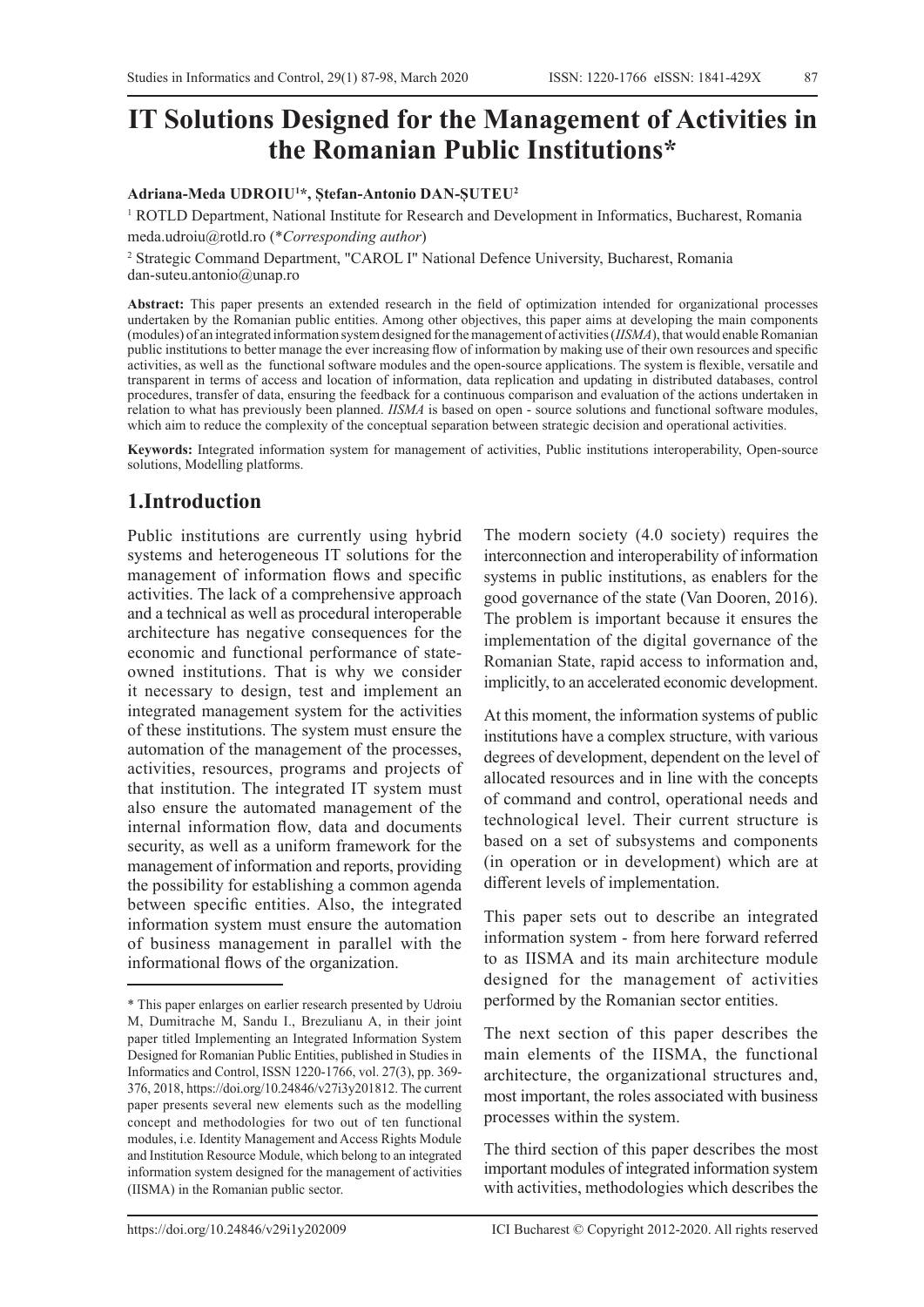specific actions in the system. The figures (print screens) presented in the paper show the modelling of business processes for each module.

At the end of this paper, there is a section named Discussion, which describes the results of modeling and another one named Conclusion, which summarizes the IISMA implementation.

# **2. Integrated Information Systems (IIS) in public institutions**

The integrated information systems of public institutions will provide the information infrastructure and services, as well as the information security for the purpose of supporting command and controlling functions under effective operational conditions and economic efficiency (Cordella, A., Iannacci, F. 2010).

In order to allow the fulfilment of the specific tasks of each institution, the system must provide services that are safe, stable, protected and continuous, irrespective of the geographical location of each user structure.

The way in which these integrated information systems for public institutions can be implemented depends on their level of commitment to mitigate the limitations identified in the information systems they currently operate.

The integrated information system (IIS) must be able to acquire/receive data from multiple sources and in various formats, to ensure the processing, storage, sharing and circulation of information and information products, while ensuring their physical and logical security (Lyytinen, K., Damsgaard, J. 2011). It is required for the IIS to be interoperable and integrated with the command and control system of the structure served so that the two systems can exchange data, information and services in order to streamline the management process at an organizational level and maintain accountability of resources used at a given time to meet the assigned objectives (Fig.1).

The integrated information system for the management of activities must be designed in such a way that it would be able to ensure the information security flow, in accordance with the good practices in the field, providing: system access for authorized users; confidentiality, integrity and availability of resident and mobile data and information; non-repudiation of access and protection of the system and users against hostile information technology attacks.

As presented in Figure 1 and in the two mentioned paper (Udroiu M, 2019 and Dan-Suteu, 2015), IISMA will receive and process information from all systems involved in the command and control act (C2), in various formats. IISMA must be interoperable and integrated with the command and control system in order to be able to offer the best decisions.

In public institutions it is very important that the decision-making act can be based on the processing of all information both in the external environment and from the internal environment of the institution.



**Figure 1.** The role of IISMA in the C2 Process (Udroiu M, Dan-Şuteu, Ş.-A, 2019)

#### **2.1 The Functional Architecture of IISMA**

In order to achieve the objectives of the research work and to ensure the results, versatility and future development capability, the functional blocks of the platform are structured in 10 modules. These modules are described in detail in the paper "Implementing an Integrated Information System Designed for Romanian Public Entities" (Udroiu et al, 2019):

M1. Module for integrated management of identity and access rights. Unique authentication system

M2. Module for management of processes, procedures and activities

M3. Module of management of programs and projects of the institution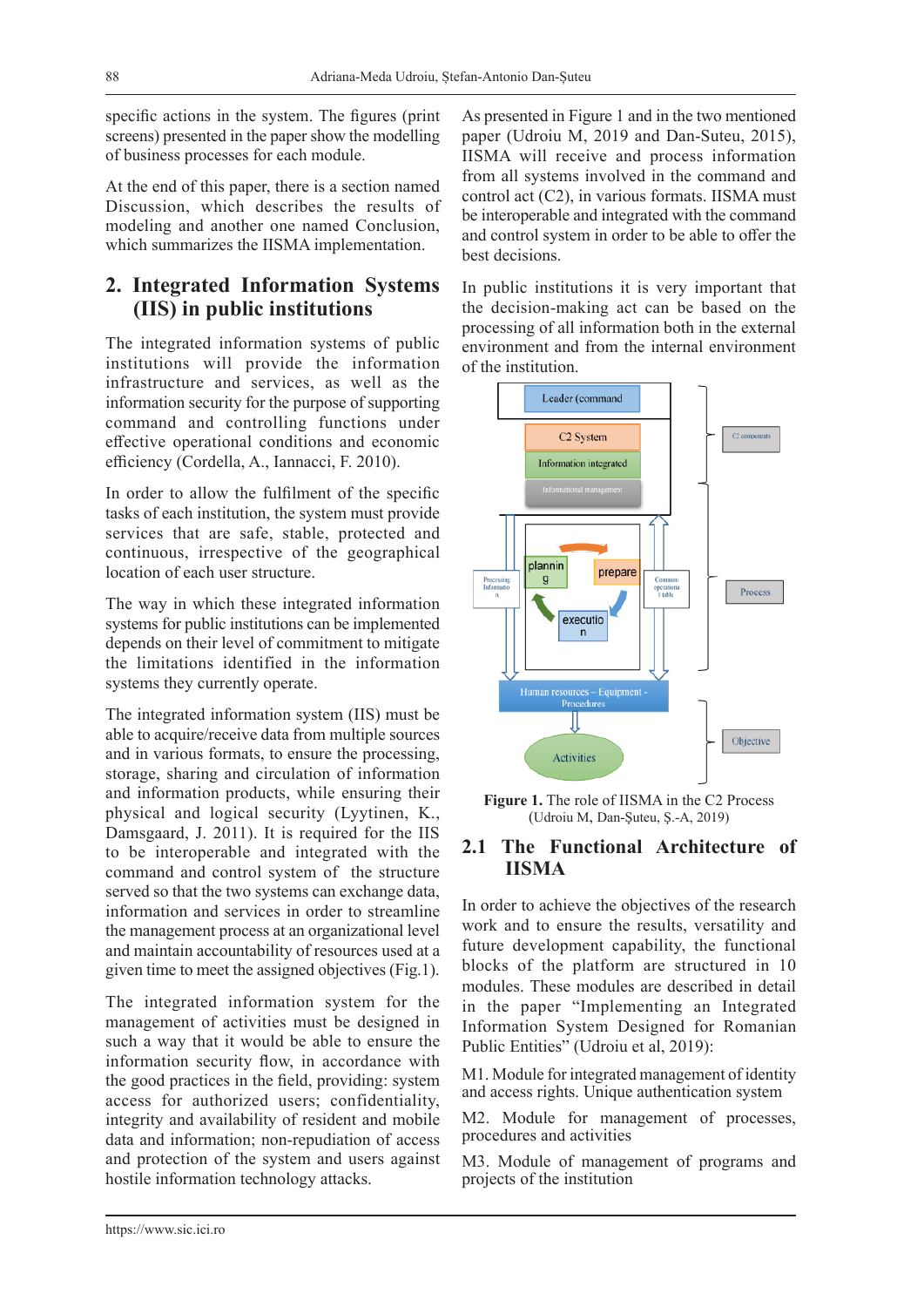M4. Institution Resource Management Module

M5. Module of document and communication management

M6. Maps (GIS)

M7. Analytics and dashboard (BI)

M8. Notification

M9. Monitoring platform technical parameters

M10. Monitoring platform availability

The above-mentioned modules are presented because the current paper describes the software modeling and simulation of these and their implementation in the IISMA.

### **3. The Description of Modules**

The following paragraphs describe the most important modules which compose the complex architecture of IISMA. The description of these modules contains the main elements and the activities associated, the methodologies and modeling tools used to implement the activities described. Also, this section lists out all use cases for the main activities and a short description of them.

#### **3.1 Identity Management and Access Rights Module (IMARM)**

This module provides a unified management of the user accounts, authorization rules, and secure multi-factor authentication mechanisms at platform level.

IISMA ID will be implemented through the WSO2 Identity Server (A guide to WSO2 Identity Server, 4/2019, https://wso2.com /identity-and-accessmanagement) product and will have the role of identity provider across the integrated system and will represent the unique authentication point in the IISMA system.

It is the only module that will operate with user authentication data, and with each of their access roles, respectively. User data will be managed in the IISMA ID's own database but will also provide the possibility of federalizing other Identity Provider services via the SAML protocol (Hughes al all, 2005).

An Open LDAP (OpenLDAP, 2019, https:// www. openldap.org/) directory will run in active cluster mode and will be used for internal identity management. The identity server will be able to federate any existing LDAP-type (e.g. Active Directory) directory in the system user's infrastructure as well as other pre-existing "Identity Provider" services capable of interacting through the SAML protocol.

The use's cases list is presented below:

**Table 1.** Uses' cases list for Identity module

| Case            | Name                                                  | Description                                                                                                                                                                                                                                                                                                          |
|-----------------|-------------------------------------------------------|----------------------------------------------------------------------------------------------------------------------------------------------------------------------------------------------------------------------------------------------------------------------------------------------------------------------|
| UC <sub>1</sub> | Register user<br>database                             | Allows the definition of a user<br>source to be used by the identity<br>provider in the authentication<br>process. Sources can be<br>relational databases, Active<br>Directory-type systems, or other<br>directory systems accessible by<br>the LDAP protocol (s).                                                   |
| UC2             | Defines<br>validation<br>processes                    | Allows the definition of business<br>processes, multi-stage, usable<br>for approving the creation or<br>modification of a data structure<br>while data operates the identity<br>provider (user, role, permission).                                                                                                   |
| UC3             | Assigns<br>validation<br>process to<br>operation type | Allows you to enable the<br>application of a specific<br>approval logic for a specific<br>operation specific to the identity<br>provider (Create/modify/delete<br>user, create/change/delete<br>access role). Once activated,<br>those operations shall only take<br>effect after the process has been<br>activated. |
| UC4             | Creates role                                          | Enables the creation of user-<br>associable security roles                                                                                                                                                                                                                                                           |
| UC <sub>5</sub> | Changes role                                          | Allows you to assign access<br>permissions to the security role.                                                                                                                                                                                                                                                     |
| UC <sub>6</sub> | Deletes role                                          | Eliminates a security role.                                                                                                                                                                                                                                                                                          |
| UC7             | "Identity<br>Provider"<br>Configuration               | Allows you to configure the<br>identity provider type service.                                                                                                                                                                                                                                                       |
| UC <sub>8</sub> | "Service<br>Provider"<br>Configuration                | Enables the registration of a<br>service provider-type service at<br>the identity provider level.                                                                                                                                                                                                                    |
| UC <sub>9</sub> | Creates user                                          | Creates the user and stores the data<br>in the primary database associated<br>with the identity provider system<br>or in another registered user base<br>and Read-Write access. The process<br>is subject to approval to produce<br>results.                                                                         |
| UC10            | Changes user                                          | Changes an existing user, default<br>access roles. Process subject to<br>approval to produce results.                                                                                                                                                                                                                |
| UC11            | Deletes User                                          | Removes an existing user.<br>Process subject to approval to<br>produce results.                                                                                                                                                                                                                                      |
| <b>UC12</b>     | Validates<br>operation                                | Operation by which an action to<br>create, modify, or remove a user-<br>type data structure or access role<br>is approved.                                                                                                                                                                                           |
| UC13            | Consults<br>operations<br>log with user<br>accounts   | Allows you to consult operations<br>history on user-type entities,<br>access roles.                                                                                                                                                                                                                                  |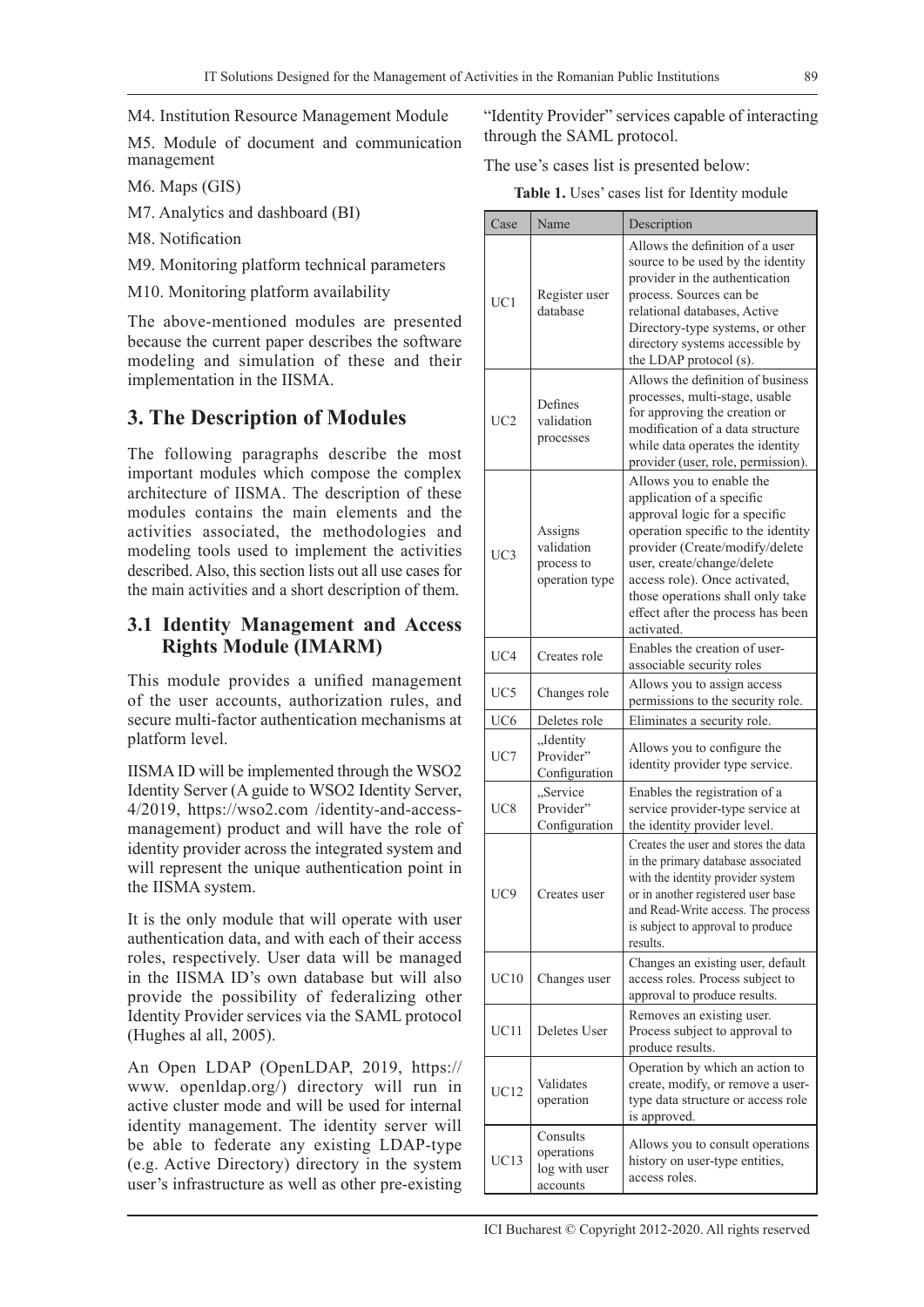IISMA modules will be registered at the identity server level, IISMA-ID, as "Service Provider" entities.

The communication between "Identity Provider" and "Service Provider" will be achieved through SAML (Hughes et al., 2005) messages, digitally signed and encrypted, providing the privacy and non-repudiation of messages in a two-way transmission between "Identity Provider" and "Service Provider".

The following settings for obtaining privacy and non-repudiation SAML messages transmitted between "Identity Provider" and "Service Provider" will also be made in the registration process:

- Generate an X509 certificate consisting of public key and private key for each IISMA module registered as "Service Provider"
- Registration of the private key for the abovementioned X509 certificate for which IISMA module is registered as "Service Provider". It will be used for the digital signing of SAML authentication request messages submitted to IISMA-ID; it ensures non-repudiation of messages submitted by "Service Provider" modules to "Identity Provider";
- Record the public key of the X509 certificate for each "service provider" within the IISMA -ID module to encrypt SAML messages of response for the authentication request by means of IISMA-ID. These messages will only be decrypted by "Service Provider" IISMA module, via its private key;
- Configure the public key related to the IISMA-ID for each IISMA module registered as "Service Provider". The IISMA module will encrypt messages sent to IISMA ID with the public key of IISMA-ID, and only IISMA-ID will be able to decrypt the message using the private key maintained on the IISMA-ID server. It ensures the confidentiality of communication from "Service Provider" to "Identity Provider".

The authentication methods are specific to each "Service Provider" registered, i.e. different authentication schemas can be configured for each "service provider".

The authentication scheme represents the chain of authenticators which must be applied in order to validate the user's identity.

The following types of authenticators can be used:

1. Login with username and password;

- 2. Authentication with digital certificate;
- 3. KERBEROS authentication (Windows Authentication).

Regarding digital certificate authentication, the digital certificate validity check is envisaged by integrating with an existing Online Certificate Status Protocol (OCSP) server within the institution, i.e. CRL (Certificates) Revocation List).

The authentication (login) scheme includes the following steps:

- 1. The user accesses the "Service Provider" system;
- 2. The "Service Provider" system checks the user's authentication status, and if it is not authenticated, redirects it to the identity service, IISMA-ID;
- 3. The identity server applies the authentication methods configured for the service provider (password, certificate, etc.). After the successful authentication is achieved at the Identity provider level, a digitally signed and encrypted SAML message is generated. Then, the message is forwarded to the service provider;
- 4. The "Service Provider" system decrypts the SAML message, checks the digital signature, extracts authenticated identity data, and provides user access to system resources in accordance with access rules.

The logout scheme includes the following steps:

- 1. The "Service Provider" system receives the "Logout" command and redirects the command to the "Identity Provider" for generalized logout.
- 2. The "Identity Provider" system runs logout in its system after calling the logout link for the service from which the logout process was initiated. This is how you obtain SLO (Single Logout.)

At the identity management level, the IISMA HR and IISMA LOGISTICS modules have been included for the use of the integrated authentication service via SAML protocol.

Figure 2 presents the authentication service through management console of WSO2 Identity Server. For each module authentication is performed by a specific code (name pattern).

The HR module and LOGISTICS module are part of Institution Resource Management Module, described below**.**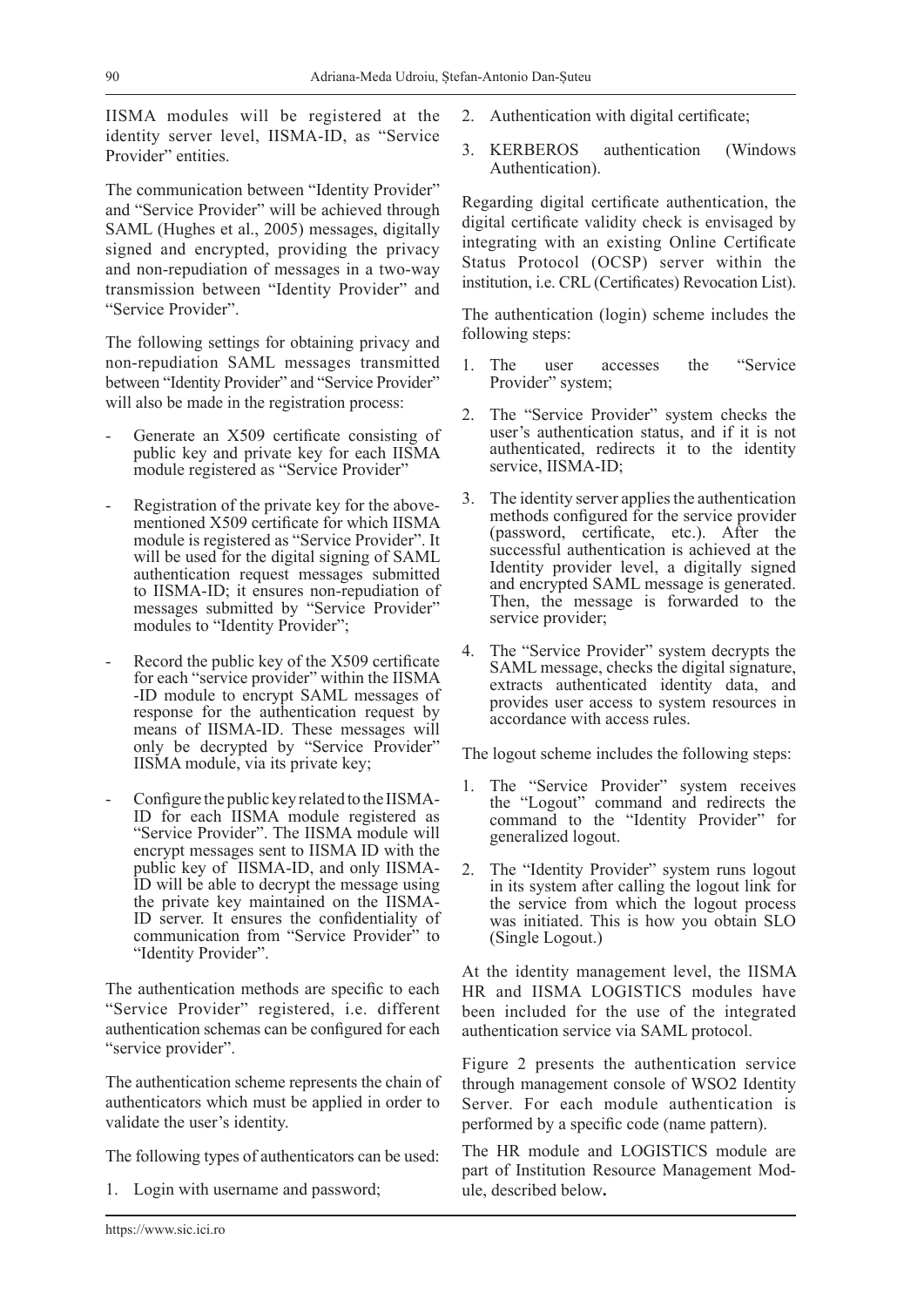|                    | WSO <sub>2</sub> Identity Server                                                                                                                                                                |                                                      |                                      |                                               | <b>Management Console</b><br>Signed-in as: admin@carbon.super   Sign-out   Docs   About |
|--------------------|-------------------------------------------------------------------------------------------------------------------------------------------------------------------------------------------------|------------------------------------------------------|--------------------------------------|-----------------------------------------------|-----------------------------------------------------------------------------------------|
| $\bullet$          | Home                                                                                                                                                                                            | Home > Identity > Service Providers > List           |                                      |                                               |                                                                                         |
|                    | $\sim$<br>Identity                                                                                                                                                                              | <b>Service Providers</b>                             |                                      |                                               |                                                                                         |
|                    | <b>Co</b> Users and Roles                                                                                                                                                                       |                                                      |                                      |                                               |                                                                                         |
| Main               | <b>O</b> Add<br>Ha List                                                                                                                                                                         | Enter service provider name pattern (* for all)<br>× | Search                               |                                               |                                                                                         |
|                    | User Stores                                                                                                                                                                                     | Service Provider ID                                  | <b>Description</b>                   | <b>Actions</b>                                |                                                                                         |
| Monitor            | <b>O</b> Add                                                                                                                                                                                    | SIIMA HR                                             | https://siima.ga.gs.domain/hr        | <b>M</b> Edit 图 Export rDelete                |                                                                                         |
|                    | <b>WE</b> List                                                                                                                                                                                  | SIIMA_LOGISTICS                                      | https://siima.qa.gs.domain/logistics | <b>B</b> Edit <b>B</b> Export <b>T</b> Delete |                                                                                         |
| Configure<br>Tools | Claims<br><b>O</b> Add<br>體 List<br>Service Providers<br><b>O</b> Add<br>體 List<br>Resident<br>Identity Providers<br><b>O</b> Add<br><b>WE</b> List<br>Resident<br>$\sim$<br><b>Entitlement</b> |                                                      |                                      |                                               |                                                                                         |

**Figure 2.** Integrated authentication service for HR and Logistics Modules

#### **3.2 Institution Resource Management Module (IRM)**

This module includes several submodules which manage all the institutional resources such as: human resources, logistics resources, stocks, productions and so on. Thus, the following submodules are part of IRM:

- 1. The modelling of the resource and ranker types allows the modelling of different institutional resources (products, fixed assets, assets, management, locations, partners, etc.)
- 2. Material and financial planning deals with planning, setting and monitoring budgets for revenue and expenditure, and procurement programs
- 3. The Treasury facilitates logical structuring and tracking of all monetary transactions and other assets, financial and cash flows.
- 4. Marketing supplying and acquisitions allow registering purchase requisition, orders and purchasing processes
- 5. The inventory gathers and stores information about the inventory movement, based on input / output documents approved through M2 specific processes.
- 6. The production facilitates management of recipes and means of production, operational and production costs
- 7. Logistics enables registration of administrative and logistic support activities, planning of administrative, maintenance and support activities, and deployment of logistic resources

8. Human Resources allow the description of posts, the definition of job descriptions, staff specifications, the formation of organizational structures, and hierarchy.

At this time, for the beneficiary of the project it is very important to model the modules of human and logistic resources, as presented below.

#### **3.2.1 The Human Resource Management Submodule**

This submodule manages the following elements:

- the organizational structure of the institution;
- the list of functions related to each department;
- the structure of the job description for each function;
- the nomenclature of qualifications and responsibilities that are included in the job description, i.e. the structure and data in the employee's staff file;
- the list of functions that meet certain criteria relating to the imposed requirements;
- if there are employees from a department who cumulatively meet a set of parameters mentioned in the personnel file (courses, qualifications, licensing, authorizations, etc.);
- the list of employees in a particular department (required for the planification module). The DEP-OWNER user has access to the list of employees under his control, to whom he can assign for operation stages of business processes. Through the authorization process, users with a DEP-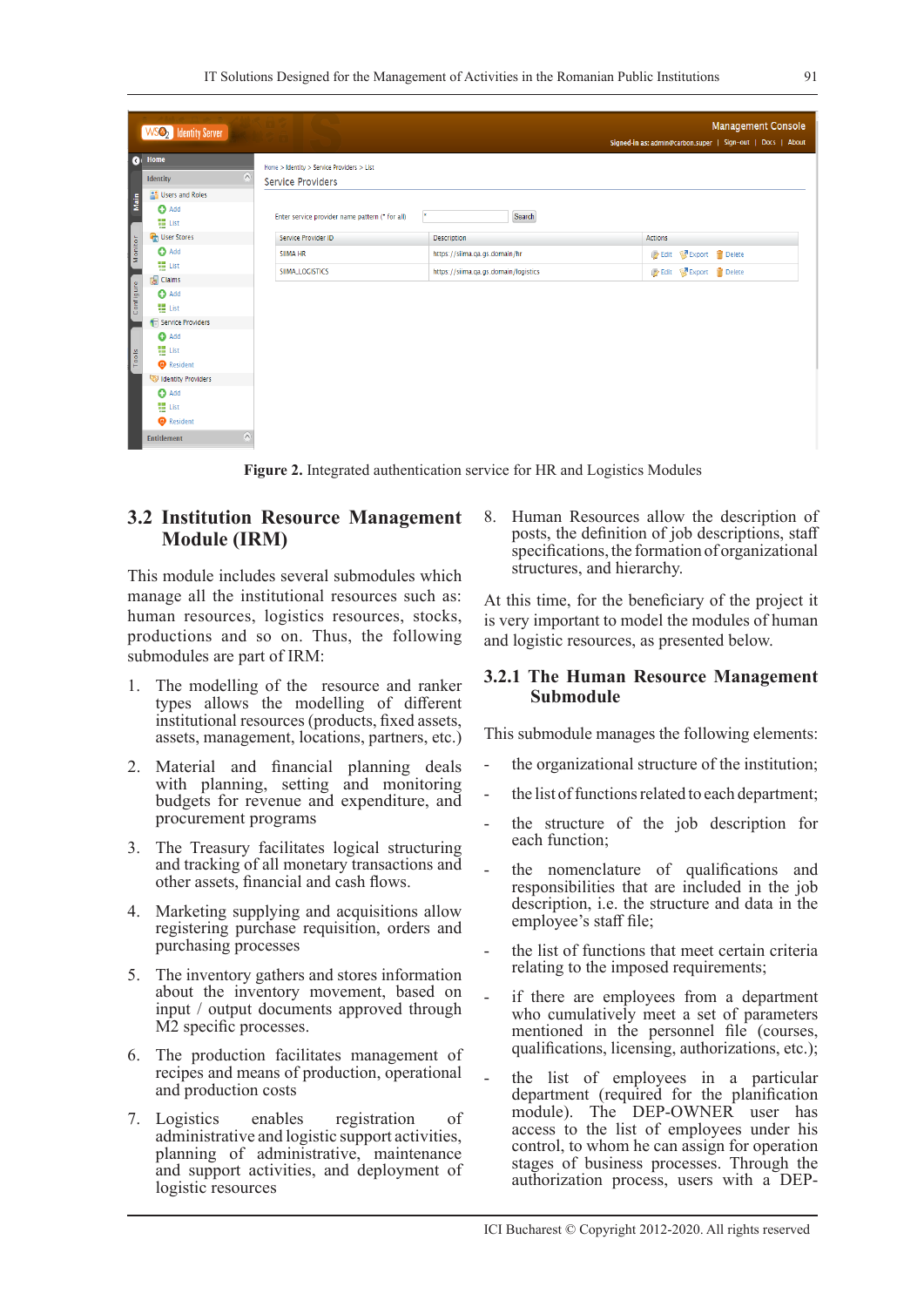OWNER top-level role can have access to all the functions of their subordinates.

Integration will be achieved through the integration platform, and WS-SECURITY secure web services.

The organizational structure will be administered by the "Human Resources" department.

Each function within the organization chart will appear as busy or not, highlighting unfilled posts.

The job description is an information structure associated with the function. It consists of a set of responsibilities that will be selected from a nomenclature which will standardize these responsibilities, by codifying them in a unique way. Such structuring of the post sheet facilitates the process of retrieving the right human resource for carrying out project activities.

The task and responsibility nomenclature are used to create job descriptions and queries regarding the availability of a human resource that cumulatively performs a set of tasks, and the responsibilities associated with the requirements of a project activity.

It includes the following information:

- Code unique identifier of the task;
- Name;
- Description.

The initialization of this nomenclature is allowed from the CSV input files.

Each employee assigned to a position in a department will be defined as a staff file. In case the employee has worked before in that institution, the previously created staff file will be reactivated. A unique identifier will be assigned to the staff folder.

The structure of the staff file contains a set of standardized sections specific to the employee's personal data, as well as a series of registry sections that can be supplemented in the future as needed. Thus, the standard structure of the staff folder contains the following sections:

- Personal data (e.g. mark, name, surname, personal identification number, date of birth, place of birth, address);
- Identity documents  $-$  CI, Passport;
- Study papers represents a register in which all the employee's study papers will be

recorded, along with the scanned version of the document.

- Administrative changes (commitment / recommitment suspension, secondment, recommitment liquidation):
- The Register of work experience  $-$  contains information on cumulative/ or detailed working seniority from the previous workplaces:
- $Increasing a record for each type of increase$ granted to the employee (e.g. seniority).
- **Holidays**
- **Sanctions**

The system will allow the maintenance in the archive of data relating to people who are no longer part of the institution. Their file corresponds to one of the following states:

- Active employee;
- Suspended employee;
- Posted employee;
- Employee out.

A CV section will be added to the employee's file and the updated CV will be maintained in this section. The updating of the CV is done automatically, by setting the validity of the CV, notifying the user about the need to update the CV, launching a business process for updating your CV.

From a technical point of view, the human resources software module will be able, through the API interface, to recover the posts in the system based on lists of skills, courses, certifications, authorizations, licenses, entered as filters. Therefore, such an interpellation will indicate the number of posts that meet the filter conditions, grouped by departments. For project management, this represents the start of initiating the process of allocating human resources at the activity level. Requests will be addressed by project managers to all departments that have competence in the project.

Document template management allows the DOCX document management, used as a template for generating the printable version of the resulting documents. For example: Seniority Cover, Workplace Seniority Certificate, Advancement Notice Form. There is no limit to the number of templates, and other uniquely identifiable templates can be recorded by a code. Then, to generate the export of the document, the template code will be referenced as a parameter in business processes.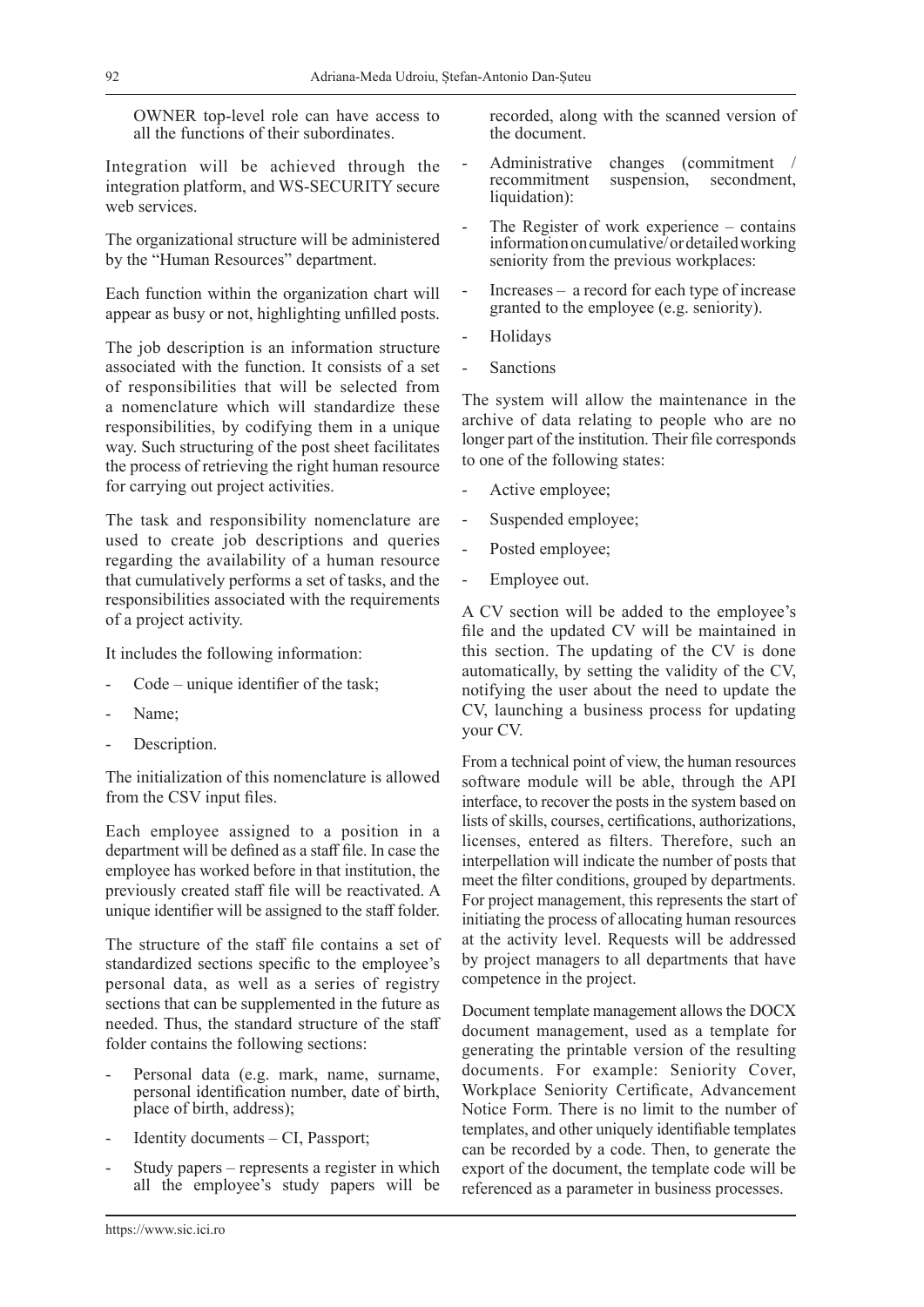|                                                           |                  |                   |                                  |                                                                                                     |             |                    | <b>SERVICE 1</b> |                           |
|-----------------------------------------------------------|------------------|-------------------|----------------------------------|-----------------------------------------------------------------------------------------------------|-------------|--------------------|------------------|---------------------------|
|                                                           |                  |                   |                                  |                                                                                                     | Organigramä | Dosare de personal | Rapoarte         | Administrare              |
| Toate departamentele<br>,<br>Dep. 1(1)<br>٧<br>Dep. 2 (0) | Cod              | Denumire          | Tip<br>$\boldsymbol{\mathrm{v}}$ | Resetare filtru Filtrare                                                                            |             |                    |                  |                           |
|                                                           |                  | Departamente      |                                  |                                                                                                     |             |                    |                  | + Adaugare                |
|                                                           | Cod <sup>A</sup> | <b>Denumire</b> ⇔ |                                  |                                                                                                     | Tip ≑       |                    |                  |                           |
|                                                           | $D-1$            | Dep. 1            |                                  |                                                                                                     | Tip 1       |                    |                  | Actualizează   X Stergere |
|                                                           | $D-2$            | Dep. 2            |                                  |                                                                                                     | Tip 2       |                    |                  | Actualizează X Stergere   |
|                                                           |                  |                   |                                  | Se afișează 1 - 2 din 2 elemente.<br>$\overline{1}$<br>$\alpha$<br>$\alpha$ $\alpha$<br>33.33<br>33 |             |                    |                  |                           |

**Figure 3.** Organization chart – level 1

|                              |                                                   |             |                    | <b>HIMM I</b> |              |
|------------------------------|---------------------------------------------------|-------------|--------------------|---------------|--------------|
|                              |                                                   | Organigramă | Dosare de personal | Rapoarte      | Administrare |
| Toate departamentele         |                                                   |             |                    |               |              |
| $V = Dep. 1 (1)$             | Fișa de post [Dep. 1 / Dep. 1.1 / Sef]            |             |                    |               |              |
| $\sum_{\text{Dep. 1.1 (0)}}$ | Atribuții                                         |             |                    |               |              |
| Dep. 2 (0)                   |                                                   |             |                    |               |              |
|                              | Atribuție nouă                                    |             |                    |               |              |
|                              | Atributie 1                                       |             |                    |               | Stergere     |
|                              | Atributie 2                                       |             |                    | Stergere      |              |
|                              | Atribuție nouă<br>Adaugare                        |             |                    |               |              |
|                              | Atributie 3<br>Atributie 4<br><b>ØAnulare</b> PLS |             |                    |               |              |
|                              | Atributie 5                                       |             |                    |               |              |

**Figure 4.** Task definition for job description

Modelling these parameters of the Human Resources module, using the Gitlab (https://about. gitlab.com/) platform, with PostgreSQL databases (https://www.postgresql.org/docs/10/datatypejson.html) and a Drag&Drop Utility makes it possible to achieve the following interfaces at the end user level.

Figure 3 presents an example of organization chart of all departments in a public institution. Each department are associated a code, name, type and a series of filter associated. For each department, a human resource is developed and for each employee, the staff folder is created.

Figure 4 presents the task definition for job description. The job is described through some parameters which represents a set of responsibilities for each function.

In figure 5 it is presented how to complete the personnel folder. The folder for each employee is completed by the Human Resource Department and consist the data which define the person (name, surname, personal identification number and so on).

Figure 6 presents administration of data through document templates.

All the figures illustrated above are in Romania language because this system (IISMA) is used by Romanian Public Entities and all of these modules must be in Romanian language. These figures are used to exemplify the information provided in the text.

#### **3.2.2. Logistic Resources Management Submodule (LRM)**

This submodule defines the types of logistic resources and the parametric data for each type of resource.

To facilitate the editing or selection of the values of the parameters of the logistic resources, the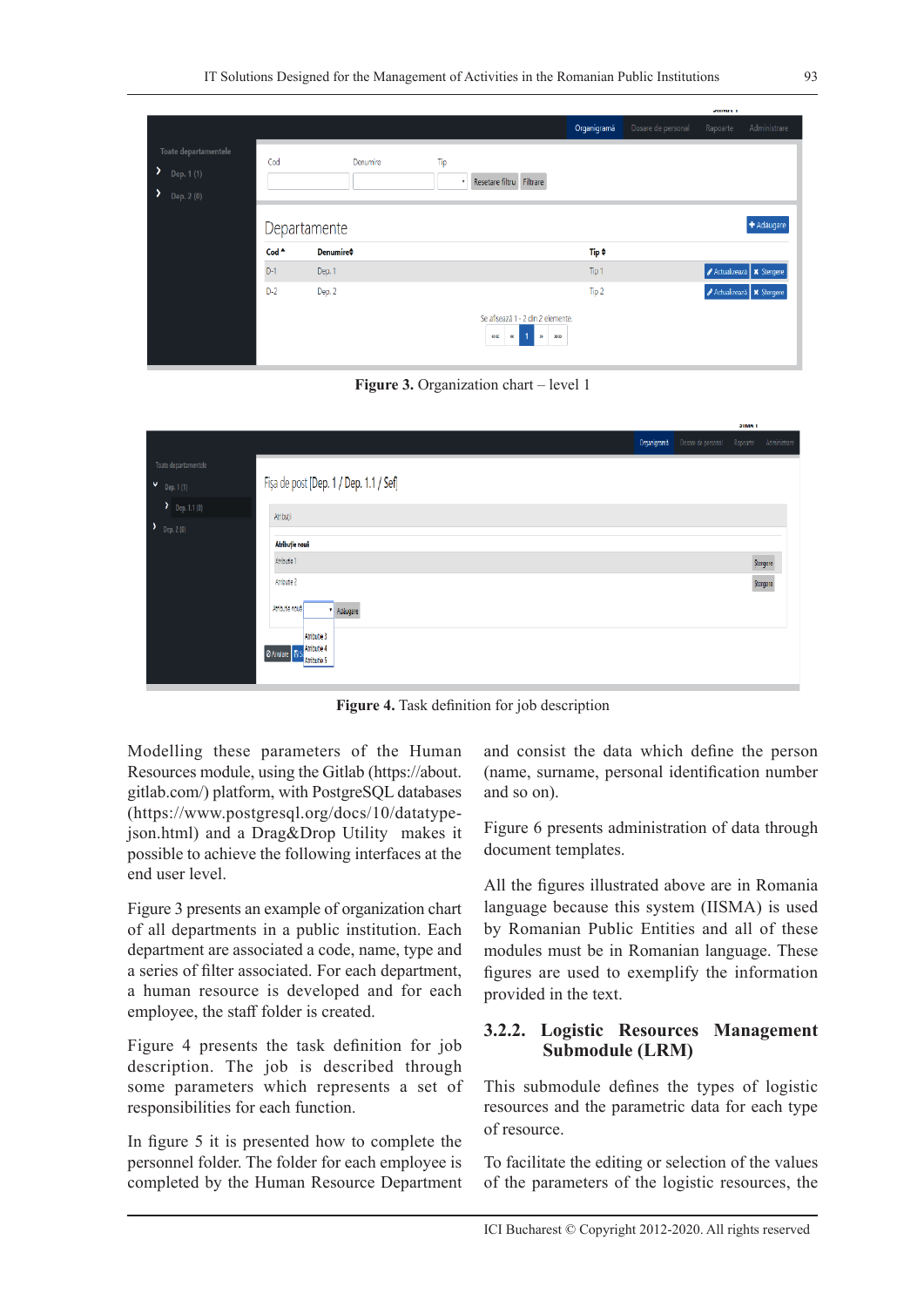|                                         |                       |                  |       |           |                             | Organigramä | Dosare de personal | Rapoarte                    | Administrare |
|-----------------------------------------|-----------------------|------------------|-------|-----------|-----------------------------|-------------|--------------------|-----------------------------|--------------|
| <b>Toate dosarele</b><br>$V$ Dep. 1 (1) | Dosar [0000000001]    |                  |       |           |                             |             |                    |                             |              |
| $\sum_{\text{Dep. 1.1 (0)}}$            | Date generale         |                  |       |           |                             |             |                    |                             |              |
| $\sum_{p \in \mathcal{P}} p(p) \geq 0$  | CNP<br>22222222222222 | Prenume<br>lon   |       |           | Nume<br>Popescu             |             | Sex                | Masculin © Feminin          |              |
|                                         | Adresa<br>București   |                  |       |           | Locul nașterii<br>București |             |                    | Data nașterii<br>19.12.1990 | $\times$     |
|                                         | Functia               |                  |       |           | Stare dosar                 |             |                    | Data stare                  |              |
|                                         | A1-633 (Adjunct)      |                  |       |           | * Activ                     |             |                    | 01.12.2019                  |              |
|                                         | Acte de identitate    |                  |       |           |                             |             |                    |                             |              |
|                                         | Tip                   |                  | Numär | Serie     |                             | Loc emitere | Data emitere       |                             | Stergere     |
|                                         | Paşaport              | $\times$ $\star$ | 33123 | <b>MD</b> |                             | lasi        | 2014-12-10         | $\blacksquare$              |              |
|                                         | Adäugare              |                  |       |           |                             |             |                    |                             |              |
|                                         | Acte de studiu        |                  |       |           |                             |             |                    |                             |              |
|                                         | Adäugare              |                  |       |           |                             |             |                    |                             |              |
|                                         |                       |                  |       |           |                             |             |                    |                             |              |

**Figure 5.** Edit the data in the personnel folder

|                               |                                               |                                          |           |                           |                     | Organigramä                         | Dosare de personal | Rapoarte | Administrare          |
|-------------------------------|-----------------------------------------------|------------------------------------------|-----------|---------------------------|---------------------|-------------------------------------|--------------------|----------|-----------------------|
| Gestiune utilizatori          | Administrare > Sabloane documente             |                                          |           |                           |                     |                                     |                    |          |                       |
| Roluri și permisiuni          | Cod                                           | Denumire                                 | Descriere |                           | Etichetă            |                                     |                    |          |                       |
| Sabloane de documente         |                                               |                                          |           |                           |                     |                                     | Aplică filtru      |          |                       |
| Registre de numere            |                                               |                                          |           |                           |                     |                                     |                    |          |                       |
| <b>Sabloane formulare WEB</b> | Sabloane documente                            |                                          |           |                           |                     |                                     |                    |          | + Adăugare            |
| Sabloane dosare personale     | Cod                                           |                                          |           | Denumire                  |                     | Descriere                           |                    | Etichetä |                       |
| <b>Nomenclatoare</b>          | PERMISSIONS-FORM                              |                                          |           |                           | Formular permisiuni | Managementul permisiunilor de acces |                    |          | Operații ·            |
| <b>Parametri sistem</b>       | PERSONAL FILE TEMPLATE ADMINISTRATIVE CHANGES |                                          |           | Modificări administrative |                     | Modificări administrative           |                    |          |                       |
| <b>Metrici</b>                |                                               | Legitimatii                              |           |                           |                     | Legitimatii                         |                    |          | Operații v            |
| <b>Stare</b>                  |                                               | PERSONAL FILE TEMPLATE BADGES            |           |                           |                     |                                     |                    |          | Operații ·            |
| Configurare                   |                                               | PERSONAL_FILE_TEMPLATE_DECORATIONS       |           | Decoratii                 |                     | Decoratii                           |                    |          | Operații *            |
| <b>Audit</b>                  |                                               | PERSONAL_FILE_TEMPLATE_IDENTITY_PAPERS   |           | Acte de identitate        |                     | Acte de identitate                  |                    |          | Operații <sup>v</sup> |
| Jurnal                        |                                               | PERSONAL FILE TEMPLATE MILITARY RANKS    |           | Grade militare            |                     | Grade militare                      |                    |          | Operații <sup>+</sup> |
| <b>API</b>                    |                                               | PERSONAL FILE TEMPLATE PAID VACATIONS    |           | Concedii cu plată         |                     | Concedii cu plată                   |                    |          | Operații *            |
|                               |                                               | PERSONAL FILE TEMPLATE SALARY INCREMENTS |           | Sporuri                   |                     | Sporuri                             |                    |          | Operații *            |
|                               | PERSONAL_FILE_TEMPLATE_SANCTIONS              |                                          |           | Sancțiuni                 |                     | Sancțiuni                           |                    |          | Operații *            |
|                               |                                               | PERSONAL FILE TEMPLATE STUDY PAPERS      |           | Acte de studiu            |                     | Acte de studiu                      |                    |          | Operații <sup>a</sup> |
|                               |                                               |                                          |           |                           |                     |                                     |                    |          |                       |

**Figure 6.** Administration of data

value nomenclature that defines the code, value or name will be dynamically defined. Thus, for parameters such as model, category, etc. the range of values is given by the list of values of a predefined nomenclature.

The characteristic parameters of the types of logistic resources are following:

- Integer or comma;
- String;
- Date / Date and time;
- Truth value (true / false);
- Predefined list or existing nomenclature.

Each type of logistics resource is assigned to a life cycle, which is the sum of all the states through which the resource passes. The life cycles of logistics resources are very similar to the definitions of business processes, the difference being that the life cycles are always sequential (without parallelistic possibility), a resource being in one state at a time.

The Changing of the business process which validates the operation.

The functional blocks in this submodule are:

The types of logistic resources  $-$  this functional block allows the definition of the logistic resources.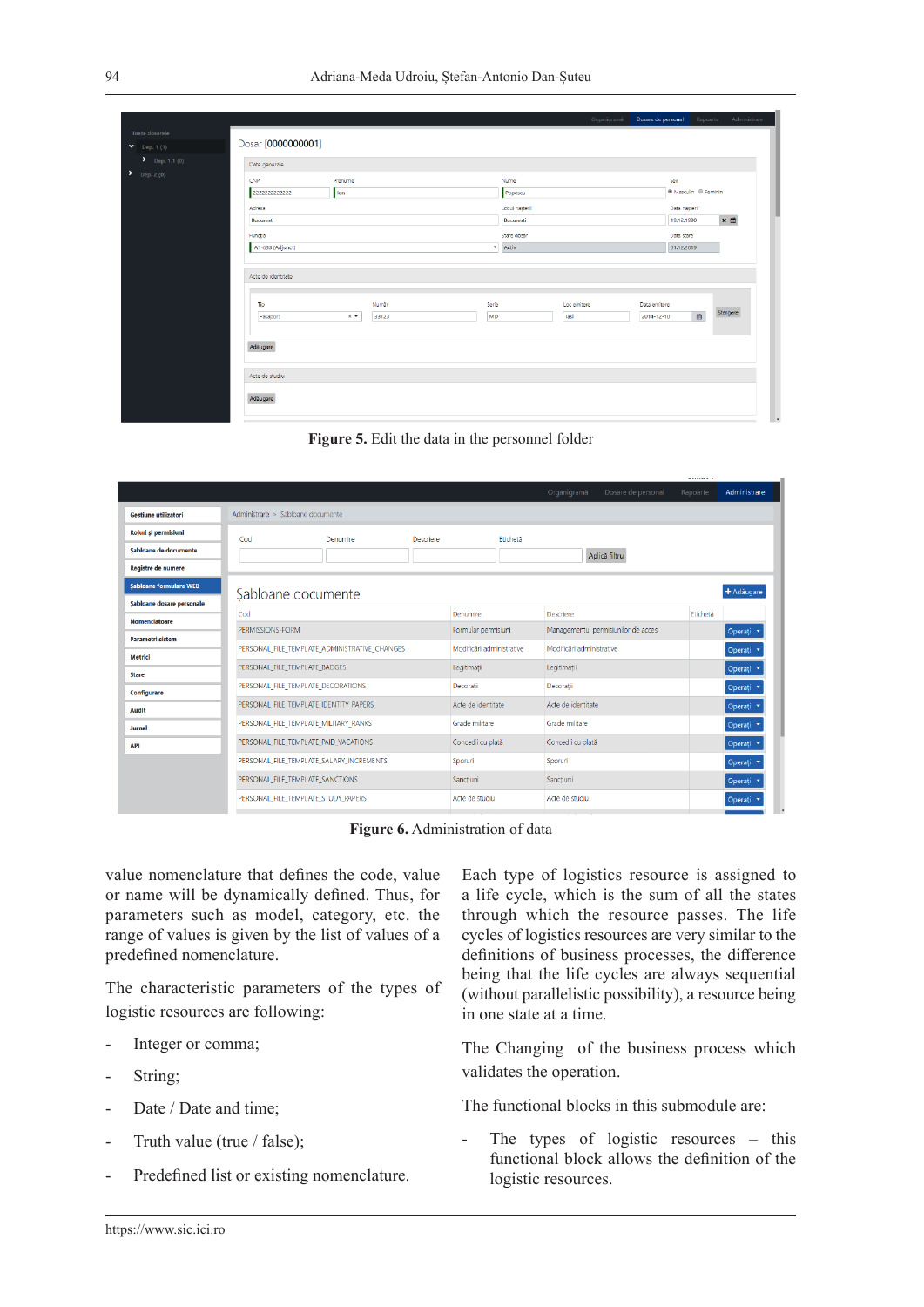- Nomenclature technical parameters  $-$  this functional block allows the definition of the nomenclatures used for selecting the values of technical parameters.
- The inventory of the logistic resource – presents the list of all active logistic resources, with the possibility of retrieving and accessing the resource card.
- The logistic resource card  $-$  allows the user to consult the technical parameters of the logistic resources, the calendar of availability, the business processes in which he/she was involved in the past and the business processes in which he/she is involved at this moment, respectively.
- $Logistic$  resource requests  $-$  this functional block presents a list of business process instances requesting the allocation of a type of logistic resources with certain constructive parameters for a certain period of time with the aim of using it in a project. It also allows the user to generate a list of resources in the inventory, available during the requested period and which cumulatively meets the specified criteria. Allocating a logistic resource affects its availability calendar. An allocated resource can be withdrawn or replaced from the process.

Internal processes – represents internal, departmental, specific business processes for the logistic departments (e.g. Revision process, Repair process, etc.).

In term of modelling, the following items should be defined:

- Types of logistical resources (for each of them the dynamic modelling form of the logistic resource properties is used)
- Types of management represents all types of logistical resources with which the type of management operates
- Management representing the management courts (Stocks) – with specific operations (reception, consumption, transfer)
- Nomenclatures specific to logistic processes
- Numbers register  $-$  to obtain unique document numbers

From an operational point of view, it allows:

- Registration of Input/Output documents
- Stocks consultation
- Consultation of the management object sheet

The use's cases list is presented below:

| Case            | Name                                                                                                                                                          | Description                                                                                                                                                                                         |
|-----------------|---------------------------------------------------------------------------------------------------------------------------------------------------------------|-----------------------------------------------------------------------------------------------------------------------------------------------------------------------------------------------------|
| UCl             | types of logistics resources<br>Defines<br>alongside with their technical characteristics                                                                     | Represents the data model of the logistic resource. It also contains validation criteria<br>for the mandatory parameters to be filled in, i.e. the range of values from which it<br>can take values |
| UC2             | Defines technical parameter nomenclatures<br>(structure and data)                                                                                             | Creates new nomenclatures, updates existing nomenclature data. The values will<br>be selected from the list in order to set the technical parameters of the logistics<br>resource.                  |
| UC3             | Records logistics resources by completing<br>characteristic parameters of the resource type                                                                   | Represent skilled instances of logistic resource in inventory. It shall be<br>accompanied by the inventory number of the logistic resource.                                                         |
| UC4             | Uploads technical documents associated with<br>the logistic resource                                                                                          | Allows the association of technical data sheets of the logistics resource.                                                                                                                          |
| UC5             | Consults and downloads existing logistic<br>resource data/documents                                                                                           | Allows the user to view the technical data and consult the technical data sheets<br>associated with the logistics resource.                                                                         |
| UC <sub>6</sub> | Searches for logistic resources by type,<br>technical characteristic parameters of the<br>type of logistic resource, as well as by its<br>availability range. | Allows the user to retrieve logistic resources.<br>It is possible to determine the resources that have exceeded the due date.                                                                       |
| UC7             | Allocates a logistic resource following a<br>request generated by module M2 for the<br>purpose of using it in a project                                       | The requests come from the M3 module. The request is resolved by identifying the<br>resources available.                                                                                            |
| UC8             | Records its current technical status, <i>i.e.</i> the<br>time required to refreeze the resource if it<br>is defective                                         | Allows signaling the periods of unavailability of resources.                                                                                                                                        |
| UC <sub>9</sub> | Records future unavailability periods as<br>a result of the planning of maintenance/<br>overhaul/repair operations.                                           | Allows the planning of re-revision and maintenance operations.                                                                                                                                      |

**Table 2.** The use's cases list (LRM Module)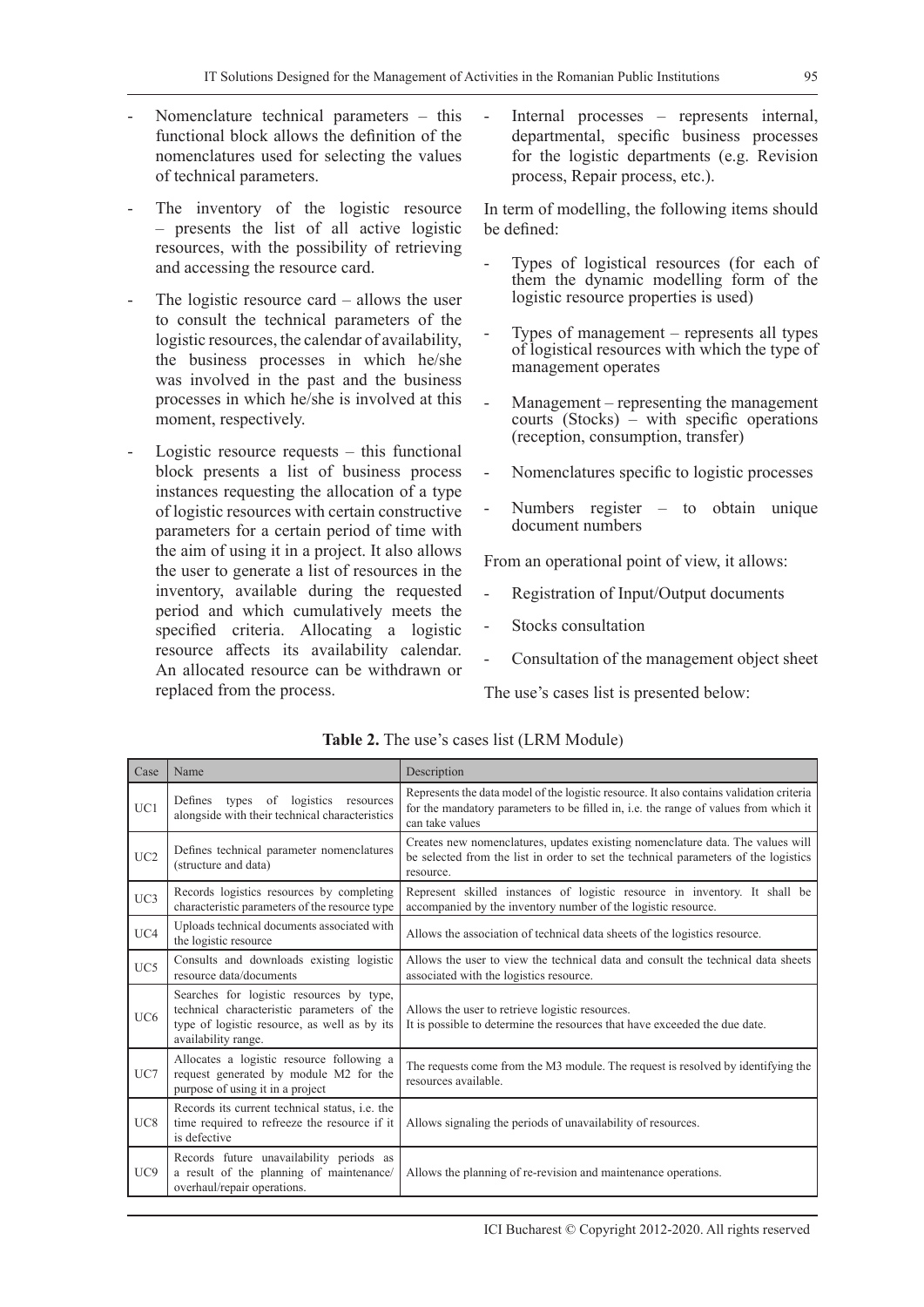The following figures show the entities described above and illustrate how the logistic resources are operating: resources allocation (i.e. auto resources - in Figure 7) and allocation of codes specific to each resource (Figure 8).

| <b>SIIMA-LOGISTICS</b> |                    |                        |                    |                                                                                             |         |           | Bine ai venit, & admin Admin T |
|------------------------|--------------------|------------------------|--------------------|---------------------------------------------------------------------------------------------|---------|-----------|--------------------------------|
| Oever                  |                    |                        |                    |                                                                                             | Stocuri | Documente | Administrare<br>Rapoarte       |
| Note de recepție       | Note de recepție   |                        |                    |                                                                                             |         |           |                                |
| Note de transfer       |                    |                        |                    |                                                                                             |         |           |                                |
| Bonuri de consum       | Nr. doc.           | Dată recepție          | Trimis de către    | Primit de către<br>Gestiune                                                                 |         |           |                                |
|                        |                    | ×₿                     |                    | * Aplică filtru Resetare filtru<br>$\mathbf{v}$                                             |         |           |                                |
|                        | Note de recepție   |                        |                    |                                                                                             |         |           | + Înregistrează notă recepție  |
|                        | Nr. doc. $\dagger$ | Dată și oră recepție v | Trimis de către ≑  | Stare document recepție $\hat{\div}$                                                        |         |           |                                |
|                        | 0000000003         | 01/10/19 15:44         | Reprezentanta auto | Valid                                                                                       |         |           | Vizualizare X Anulare          |
|                        | 0000000001         | 01/10/19 15:44         | Reprezentanta auto | Valid                                                                                       |         |           | Vizualizare X Anulare          |
|                        |                    |                        |                    | Se afisează 1 - 2 din 2 elemente.<br>$\bullet$<br>$\alpha\alpha$<br>$\alpha$<br>$33 - 3333$ |         |           |                                |

**Figure 7.** Resources reception list

| <b>SIIMA-LOGISTICS</b> |                  |                                   |                   | Bine ai venit. & admin Admin *                    |                          |
|------------------------|------------------|-----------------------------------|-------------------|---------------------------------------------------|--------------------------|
| Oever                  |                  |                                   |                   | Stocuri<br>Documente<br>Rapoarte                  | Administrare             |
| Alocare gestiuni       |                  | Administrare > Registru de numere |                   |                                                   |                          |
| Registre de numere     |                  |                                   |                   |                                                   | + Creare registru numere |
| Sabloane de documente  |                  | Registru de numere                |                   |                                                   |                          |
| Tipuri de resurse      | Cod <sup>4</sup> | Nume $\div$                       | $Grup \triangleq$ |                                                   |                          |
| Tipuri de gestiuni     | 002              | Cod înregistrare notă<br>transfer | Documente         | Editare X Stergere Alocári                        |                          |
| Nomenclatoare          | 003              | Cod înregistrare nir              | Documente         | Editare X Stergere Alocari                        |                          |
| Roluri si permisiuni   | 004              | Cod înregistrare bon              | Documente         | Editare X Stergere Alocári                        |                          |
| Gestiune utilizatori   |                  | consum                            |                   |                                                   |                          |
| Audit                  | 005              | Cod unic produs                   | Stocuri           | ✔ Editare X Stergere Alocari                      |                          |
| Parametri sistem       |                  |                                   |                   | Se afisează 1 - 4 din 4 elemente.                 |                          |
| Metrici                |                  |                                   |                   | $\alpha\alpha = \alpha - 1$ , $\alpha = -n\alpha$ |                          |
| <b>Stare</b>           |                  |                                   |                   |                                                   |                          |
| Configurare            |                  |                                   |                   |                                                   |                          |
| Jurnal                 |                  |                                   |                   |                                                   |                          |
| API                    |                  |                                   |                   |                                                   |                          |
|                        |                  |                                   |                   |                                                   |                          |

**Figure 8.** Numbers register

#### **4. Discussion**

Currently, the system described above (IISMA) is designed to connect and interconnect ten public entities, each of them with their own characteristics, into an integrated system that serve all the entities' requests. The customer feedback has been positive, which generated increased motivation among the research team members.

In this context, the specific elements of public entities are adequately designed and accommodated by IISMA so that the interconnectivity and interoperability requirements of all the systems owned by Romanian public entities can be achieved.

Currently, after an in-depth research and analysis of the theoretical and practical framework associated with the design, development and implementation of an IIS at the level of public institutions, completed with the identification of the software solutions for the management of activities, resources and communication within public institutions, the project team started the development of this system. Taking into account that the requirements of the beneficiaries are extremely complex, the present article is presenting the modeling of only three modules of the system functional and technical architecture. The other seven modules of functional and technical architecture will represent the subject of a future article.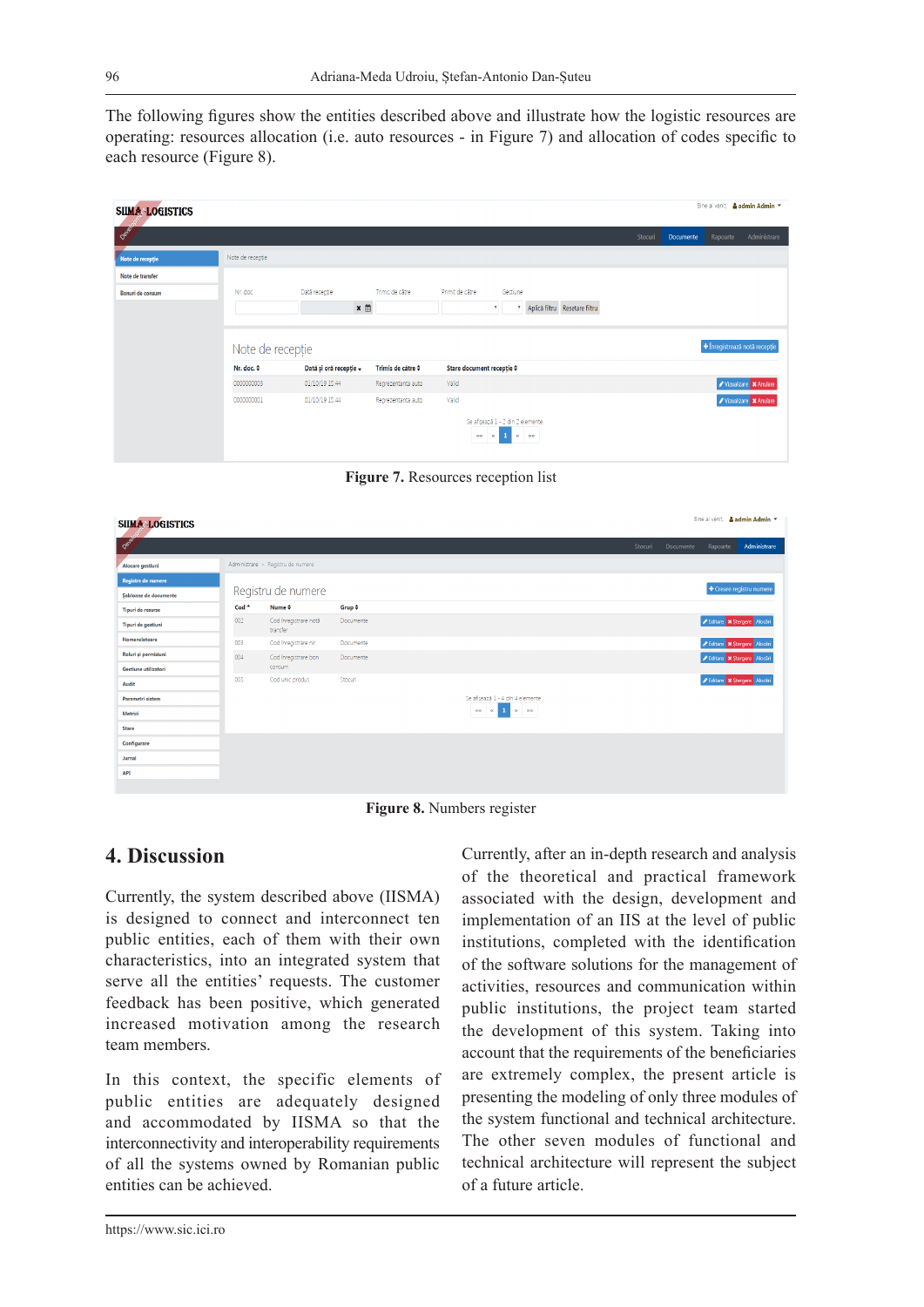In the future papers the other modules of the information integrated system for management of activities (IISMA) will be presented. The purpose of these papers is to demonstrate the possibility of implementing an IISMA through open-source solutions. The advantages of these solutions are: high accessibility, the modularization of the applications and portability.

# **5. Conclusion**

The operating environment of the public institutions is characterized by the accelerated dynamics of specific processes and activities, predominantly carried out in an intensified informational context. Therefore, we are recommending to public institution to design and implement an integrated information system for the management of institutions activities, safe and interoperable, based on an integrated open-source software solution that satisfies the identified operational requirements.

In particular, the main operational requirement resides in the implementation of an automation component associated with diversified organizational processes. Thus, the system must ensure the automation of the processes and activities of public institutions, automation of the development, management and monitoring of the institution's projects and programs, automation of resource management as well as the automated management of the internal information flow.

The design of the system should be done in strict accordance with international standards, and the system must be compliant with EU and GDPR specific standards. The system must be flexible, versatile and transparent in terms of access and location of information, replication and updating

# **REFERENCES**

Cordella, A. & Iannacci, F. (2010). Information systems in the public sector: The e-Government enactment framework, *The Journal of Strategic Information Systems, 19*(1), 52-66.

Dan-Şuteu, Ş.-A. (2015). Apărarea cibernetică în concepţia unor armate moderne, *Buletinul Universităţii Naţionale de Apărare "Carol I"*, *2*(3). Editura UNAp. "Carol I", Bucureşti.

Gagliardi, D., Schina, L., Sarcinella, M. L., Mangialardi, G., Niglia, F. & Corallo, A. (2017). in distributed databases, control procedures applicable to all magnetic media and electronic data transfer and storage, ensuring the inverse connection (feedback) for continuous comparison and evaluation of what has been done in relation to what has been proposed.

The information system facilities and services must allow for the rapid development and management of standardized documents (plans, orders, reports, summaries, documentaries, etc.), text processing, multi-media information, interactive graphics and collaborative work in Internet and Intranet networks. Due to the importance of geolocation information, it is recommended to include within IISMA the solution of a GIS-Geographic Information Systems and a GPS-Global Positioning System component, for precise spatial identification of organizational and technical elements as well as for decision-making and execution structures for which specific operational information is provided.

Finally, the reliability of the information system must be ensured in any operating conditions (stationary or on the move, in case of physical damage or in the event of a cyber-attack) by adopting structures and working techniques that provide redundancy and resilience.

#### **Acknowledgements**

This research work was financially supported by a grant awarded by the Romanian Ministry of Innovation and Research, UEFISCDI, project number 8SOL/2018 within PNCDIII, project code: PNIII-P2-2.1-SOL-2017-09-0102, project name: Integrated Information System for Management of Activities (IISMA) (http://sima.ici.ro/en/)

Information and communication technologies and public participation: interactive maps and value added for citizens*, Government Information Quarterly*, *34*(1), 153-166.

Gitlab Platform. Available at: <https://about. gitlab.com/>.

Han, Y. & Sun, R. (2016). Research on public management efficiency improvement method based on parallel database oriented optimization management information system, *RISTI (Revista*